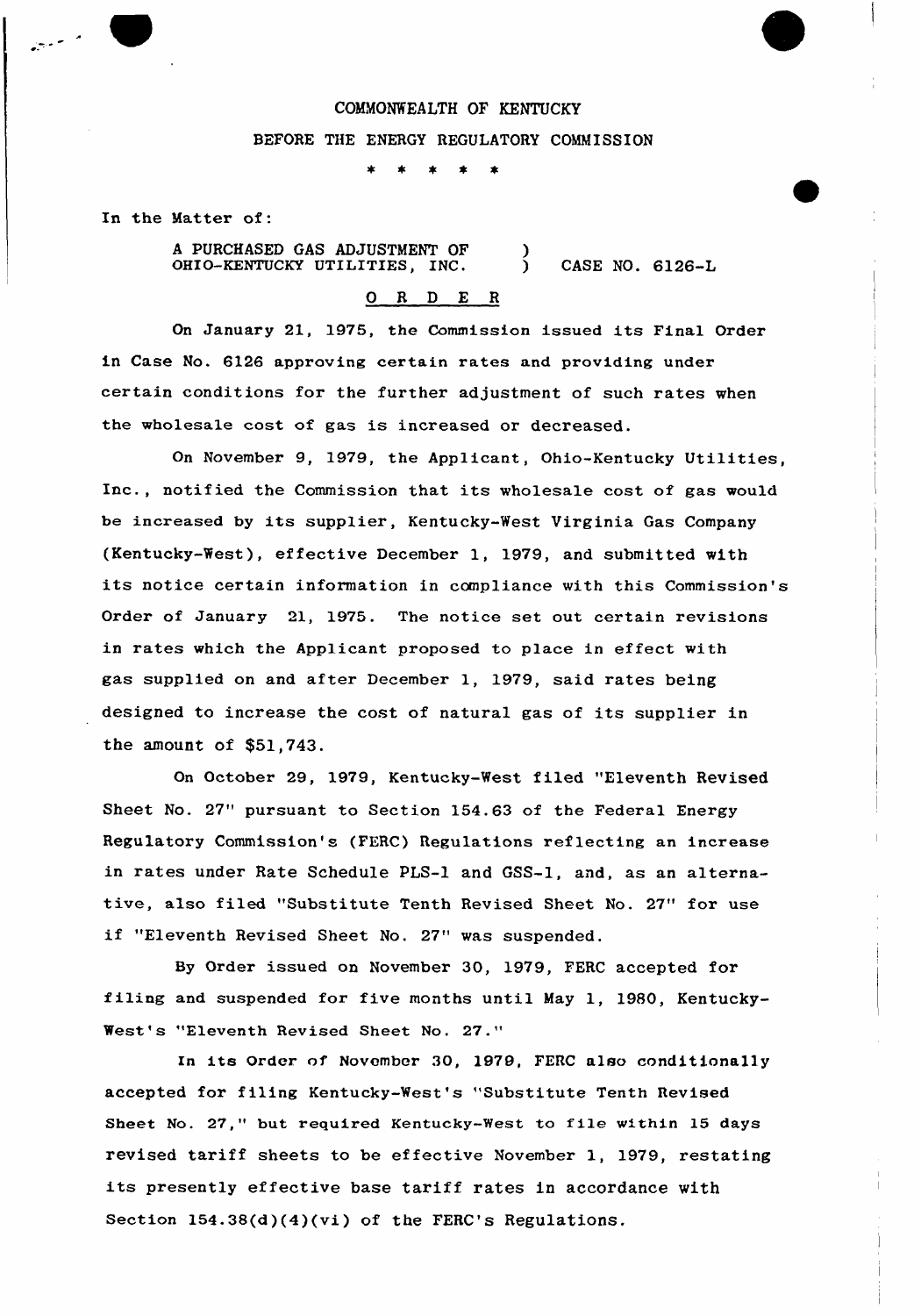On December 14, 1979, Kentucky-West, in accordance with the above mentioned Order, filed with the FERC "Third Substitute Tenth Revised Sheet No. 27," to be effective November 1, 1979.

The Commission after consideration of the information filed by the Applicant in this matter and being fully advised is of the opinion and finds:

(1) That the Energy Regulatory Commission is being asked to approve a price increase already approved by the Federal Energy Regulatory Commission when it granted the Applicant's supplier, Kentucky-West Virginia Gas Company, a wholesale gas cost increase. We are of the opinion that failure to allow this increase to be passed through to its retail consumers on <sup>a</sup> timely basis would be unfair and unjust to the Company and would ultimately result in higher rates to their consumers in any event. The Commission has (in writing) indicated its opposition to the procedures and regulations used by the Federal agency in approving these supplier increases since 1975. We continue to be opposed and are continuing to seek alternative ways to overcome the regulatory inequities which have such a direct impact on the retail consumers.

(2) That the Applicant's supplier, Kentucky-West, has filed for increased rates to become effective November 1, 1979.

(3) That the application filed November 9, 1979, reflected Kentucky-West's rates as filed with the FERC on Decembex 14, 1979, at Docket No. RP80-7, to be effective November 1, 1979.

(4) That the magnitude of this filing exposes the Applicant to substantial under-recovery of its gas cost if the rates are not implemented in a timely manner.

(5) That the Commission should waive its policy of requiring evidence of FKRC acceptance in this caso and allow the Applicant to place into effect subject to refund the rates set out in Appendix  $"A"$ .

(6) That the Applicant's adjustment in rates under the Purchased Gas Adjustment provisions approved by the Commission in its Order in Case No. 6126, dated January 21, 1975, is fair, just and reasonable and in the public interest and should be effective

 $-2-$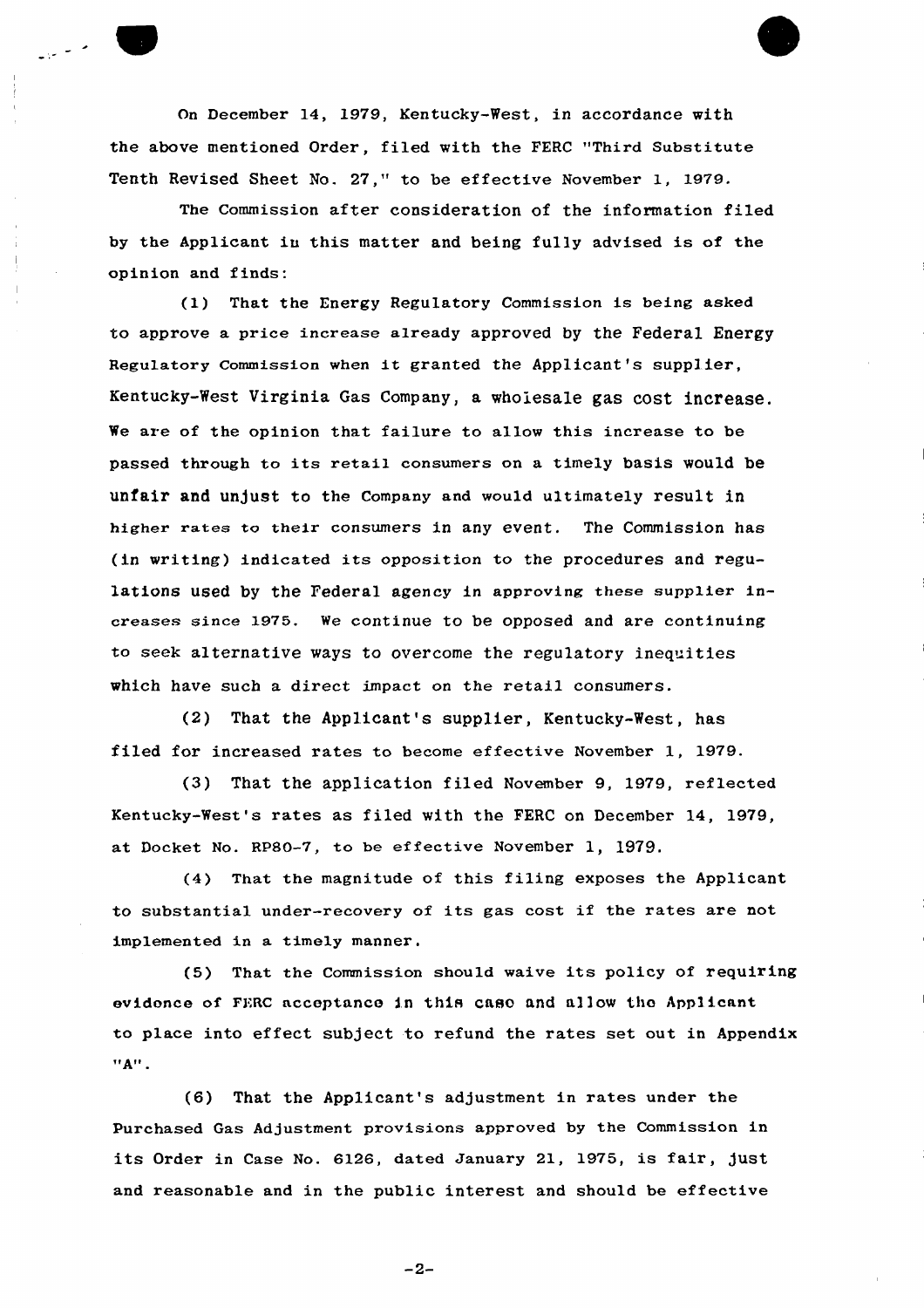with gas supplied on and after the date the increased cost of wholesale gas becomes effective.

IT IS THEREFORE ORDERED that the Purchased Gas Adjustment sought by the Applicant as set out in Appendix "A" attached hereto and made a part hereof, be and the same, is hereby approved to be effective subject to refund with gas supplied on and after the date the increased cost of wholesale gas becomes effective.

IT Is FURTHER oRDERED that for the purpose of the future Application of the Purchased Gas Adjustment Clause of Applicant the Base Rate for purchased gas shall be:

#### Commod ity

Kentucky-West Virginia Gas Company 1.1978 $\frac{\rho}{dt}$ h

IT IS FURTHER ORDERED that Ohio-Kentucky Utilities, Inc., shall maintain its records in such manner as will enable it, or the Commission, or any of its customers, to determine the amounts to be refunded and to whom due in the event a refund is ordered by the Commission.

IT IS FURTHER ORDERED that within thirty (30) days after the date of this Order, Applicant shall file with this Commission its revised tariff sheets setting Out the rates approved herein.

IT IS FURTHER ORDERED that the information furnished this Commission by Applicant on November 9, 1979, constitutes full compliance with the Commission's requirements and Order in Case No. 6126, and any other information ordinarily required to be filed under the Commission's regulations is hereby waived.

> Done at Frankfort, Kentucky, this 17th day of January, 1980. ENERGY REGULATORY COMMISSION

Coumission

ATTEST:

Secretary